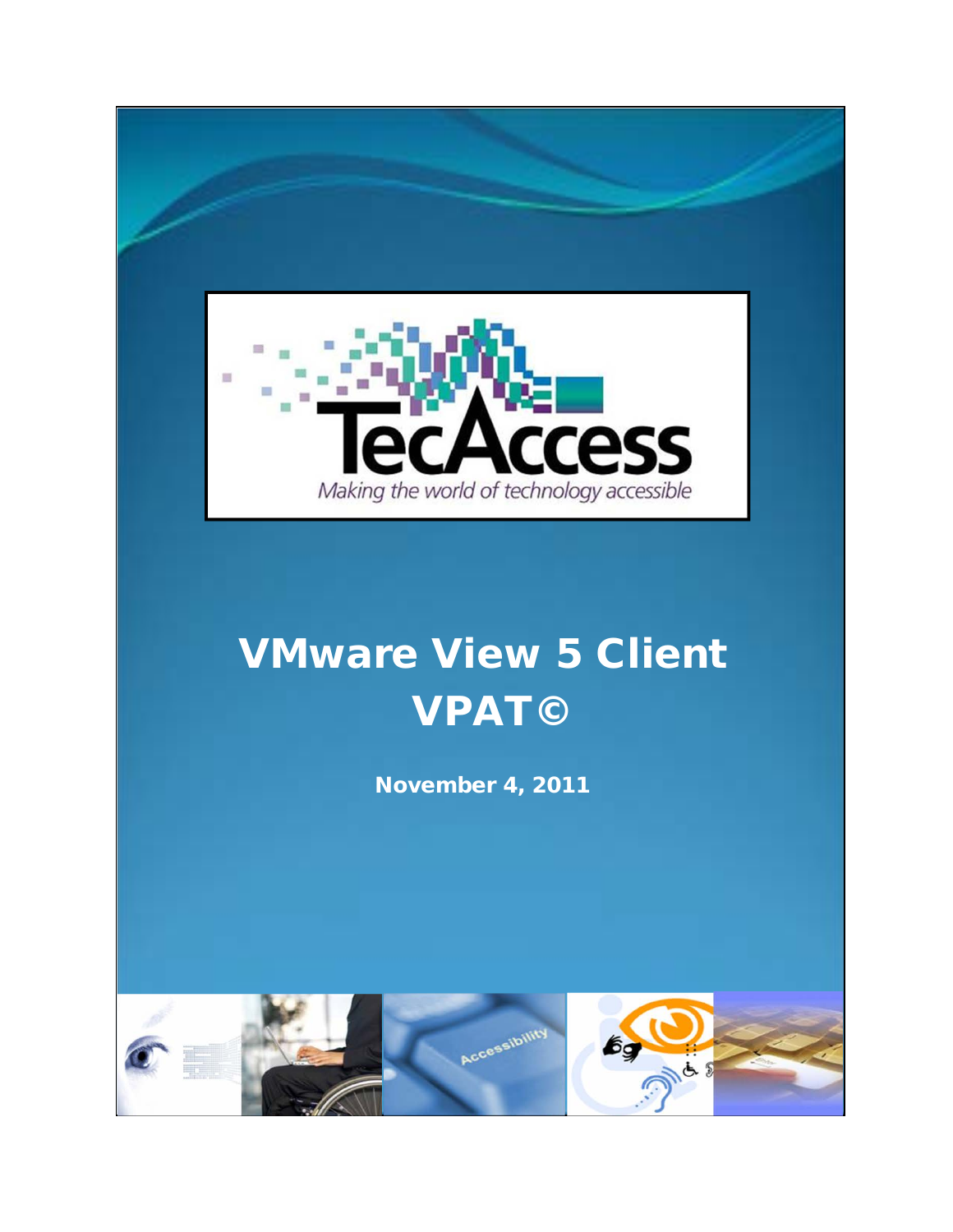

## **VPAT©**

Since the VPAT must be comprehensive, all Section 508 issues on all pages must be corrected to sustain compliance.

| <b>Criteria</b>                                                                    | <b>Supporting</b><br><b>Features</b>      | <b>Remarks and Explanations</b>                     |
|------------------------------------------------------------------------------------|-------------------------------------------|-----------------------------------------------------|
| Section 1194.21 Software Applications<br>and Operating Systems                     | <b>Supports with</b><br><b>Exceptions</b> | Please refer to the 1194.21 section for<br>details. |
| Section 1194.22 Web-based Intranet<br>and Internet Information and<br>Applications | Not Applicable                            | Does Not Support                                    |
| Section 1194.23 Telecommunications<br>Products                                     | Not Applicable                            | Not Applicable                                      |
| Section 1194.24 Video and Multi-<br>media Products                                 | Not Applicable                            | Not Applicable                                      |
| Section 1194.25 Self-Contained,<br><b>Closed Products</b>                          | Not Applicable                            | Not Applicable                                      |
| Section 1194.26 Desktop and Portable<br>Computers                                  | Not Applicable                            | Not Applicable                                      |
| Section 1194.31 Functional<br>Performance Criteria                                 | <b>Supports with</b><br><b>Exceptions</b> | Please refer to the 1194.31 section for<br>details. |
| Section 1194.41 Information,<br>Documentation, and Support                         | <b>Supports</b>                           | Please refer to the 1194.41 section for<br>details. |

#### **Support Levels**

| <b>Support Level</b>                                       | <b>Description</b>                                                                                                                                                               |
|------------------------------------------------------------|----------------------------------------------------------------------------------------------------------------------------------------------------------------------------------|
| <b>Supports</b>                                            | Use this language when you determine the product<br>fully meets the letter and intent of the Criteria.                                                                           |
| <b>Supports with Exceptions/Minor</b><br><b>Exceptions</b> | Use this language when you determine the product<br>does not fully meet the letter and intent of the<br>Criteria, but provides some level of access relative to<br>the Criteria. |
| <b>Supports through Equivalent</b><br><b>Facilitation</b>  | Use this language when you have identified an<br>alternate way to meet the intent of the Criteria or<br>when the product does not fully meet the intent of<br>the Criteria.      |

TecAccess LLC 2410 Granite Ridge Road Building A, Unit 1 Dickville, VA 23146 **CONFIDENTIAL AND PROPRIETARY** The language contained in criteria column of the VPAT© is taken directly from the Section 508

provisions of the Rehabilitation Act of 1973, as amended.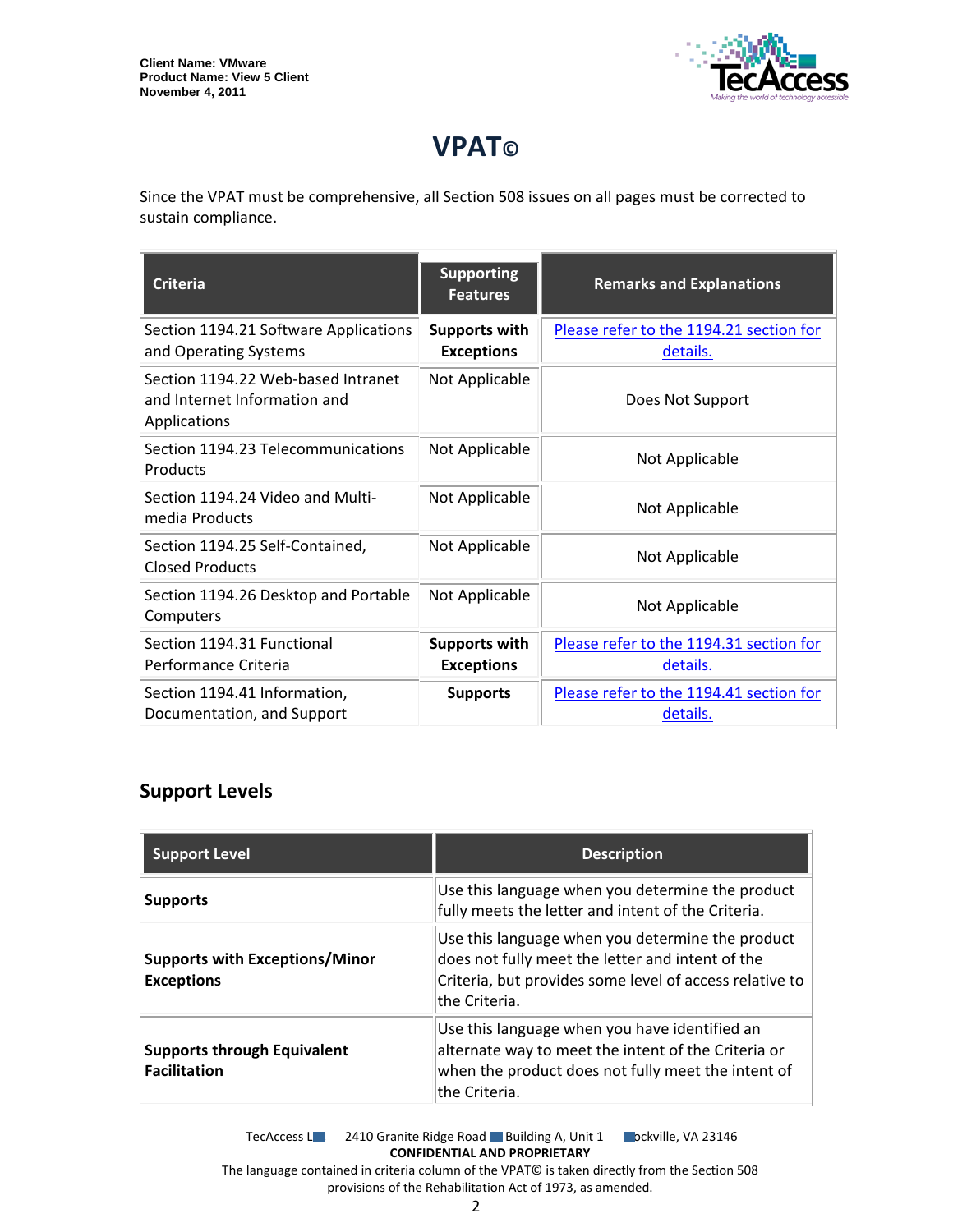

| <b>Support Level</b>                                                       | <b>Description</b>                                                                                                                                                                                                                                                                                                                                  |
|----------------------------------------------------------------------------|-----------------------------------------------------------------------------------------------------------------------------------------------------------------------------------------------------------------------------------------------------------------------------------------------------------------------------------------------------|
| Supports when combined with<br><b>Compatible AT</b>                        | Use this language when you determine the product<br>fully meets the letter and intent of the Criteria when<br>used in combination with Compatible Assistive<br>Technology ("AT"). For example, many software<br>programs can provide speech output when<br>combined with a compatible screen reader<br>(commonly used AT for people who are blind). |
| Does Not Support                                                           | Use this language when you determine the product<br>does not meet the letter or intent of the Criteria.                                                                                                                                                                                                                                             |
| <b>Not Applicable</b>                                                      | Use this language when you determine the Criteria<br>does not apply to the specific product.                                                                                                                                                                                                                                                        |
| <b>Not Applicable - Fundamental</b><br><b>Alteration Exception Applies</b> | Use this language when you determine a<br>Fundamental Alteration of the product would be<br>required to meet the Criteria (see the access board's<br>standards for the definition of "fundamental<br>alteration").                                                                                                                                  |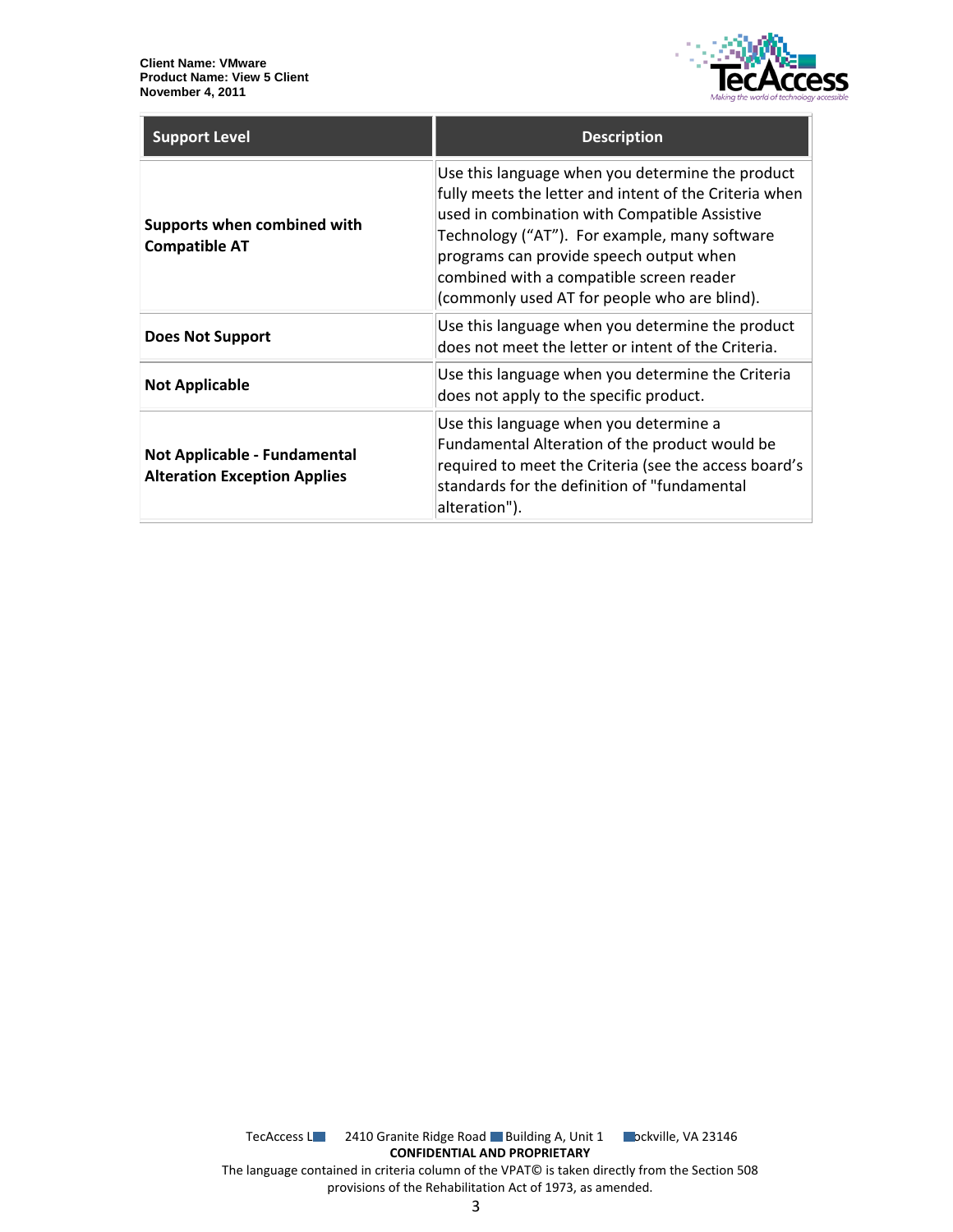

### <span id="page-3-0"></span>**§1194.21 Software Applications and Operating Systems**

| <b>Criteria</b>                                                                                                                                                                                                                                                                                                                                                                                                                                                                                                                                                                                      | <b>Support Level</b>                      | <b>Remarks and Explanations</b>                                                                                                                                                                                                              |
|------------------------------------------------------------------------------------------------------------------------------------------------------------------------------------------------------------------------------------------------------------------------------------------------------------------------------------------------------------------------------------------------------------------------------------------------------------------------------------------------------------------------------------------------------------------------------------------------------|-------------------------------------------|----------------------------------------------------------------------------------------------------------------------------------------------------------------------------------------------------------------------------------------------|
| (a) When software is designed to<br>run on a system that has a<br>keyboard, product functions shall<br>be executable from a keyboard<br>where the function itself or the<br>result of performing a function<br>can be discerned textually.                                                                                                                                                                                                                                                                                                                                                           | <b>Supports with</b><br><b>Exceptions</b> | VMware View 5 provides keyboard<br>shortcuts for the most frequently used<br>features and most controls are keyboard<br>accessible. However, focus control, such<br>as moving between panes in the View 5<br>UI, is not keyboard accessible. |
| (b) Applications shall not disrupt<br>or disable activated features of<br>other products that are identified<br>as accessibility features, where<br>those features are developed and<br>documented according to industry<br>standards. Applications also shall<br>not disrupt or disable activated<br>features of any operating system<br>that are identified as accessibility<br>features where the application<br>programming interface for those<br>accessibility features has been<br>documented by the manufacturer<br>of the operating system and is<br>available to the product<br>developer. | <b>Supports</b>                           | VMware View 5 does not disrupt<br>accessibility features.                                                                                                                                                                                    |
| (c) A well-defined on-screen<br>indication of the current focus<br>shall be provided that moves<br>among interactive interface<br>elements as the input focus<br>changes. The focus shall be<br>programmatically exposed so that<br>Assistive Technology can track<br>focus and focus changes. (Related<br>to well-defined focus control<br>which will also be visually<br>indicative).                                                                                                                                                                                                              | <b>Supports</b>                           | VMware View 5 provides visual focus<br>that is trackable by assistive technology<br>products and is visible on screen.                                                                                                                       |
| (d) Sufficient information about a<br>user interface element including<br>the identity, operation and state<br>of the element shall be available<br>to Assistive Technology. When an<br>image represents a program                                                                                                                                                                                                                                                                                                                                                                                   | <b>Supports with</b><br><b>Exceptions</b> | VMware View 5 provides role and state<br>for all controls except for the menu bar<br>which is not identified as a menu bar<br>and links which are identified as static<br>text.                                                              |

TecAccess LLC 2410 Granite Ridge Road Building A, Unit 1 Cockville, VA 23146 **CONFIDENTIAL AND PROPRIETARY**

The language contained in criteria column of the VPAT© is taken directly from the Section 508 provisions of the Rehabilitation Act of 1973, as amended.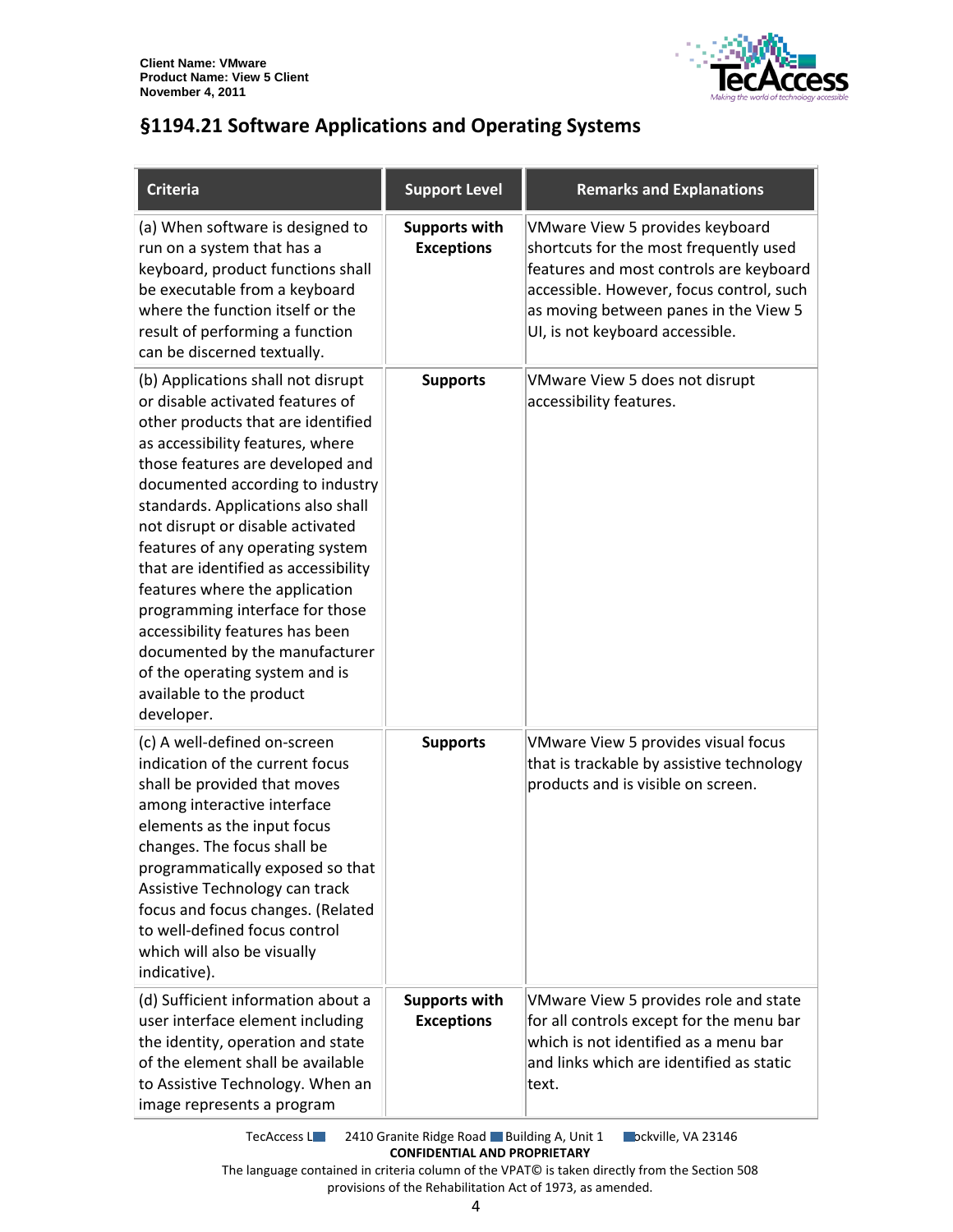

| <b>Criteria</b>                                                                                                                                                                                                                           | <b>Support Level</b>                      | <b>Remarks and Explanations</b>                                                                                                                                                                                                                                   |
|-------------------------------------------------------------------------------------------------------------------------------------------------------------------------------------------------------------------------------------------|-------------------------------------------|-------------------------------------------------------------------------------------------------------------------------------------------------------------------------------------------------------------------------------------------------------------------|
| element, the information<br>conveyed by the image must also<br>be available in text.                                                                                                                                                      |                                           |                                                                                                                                                                                                                                                                   |
| (e) When bitmap images are used<br>to identify controls, status<br>indicators, or other programmatic<br>elements, the meaning assigned<br>to those images shall be<br>consistent throughout an<br>application's performance.              | <b>Supports</b>                           | VMware View 5 uses images in a<br>consistent way.                                                                                                                                                                                                                 |
| (f) Textual information shall be<br>provided through operating<br>system functions for displaying<br>text. The minimum information<br>that shall be made available is text<br>content, text input caret location,<br>and text attributes. | <b>Supports</b>                           | VMware View 5 displays text using<br>standard operating system methods.                                                                                                                                                                                           |
| (g) Applications shall not override<br>user selected contrast and color<br>selections and other individual<br>display attributes.                                                                                                         | <b>Supports</b>                           | VMware View 5 does not override user<br>selected contrast and color selections.                                                                                                                                                                                   |
| (h) When animation is displayed,<br>the information shall be<br>displayable in at least one non-<br>animated presentation mode at<br>the option of the user.<br>(Animation)                                                               | <b>Supports With</b><br><b>Exceptions</b> | VMware View 5 does not display<br>animation; however, views that<br>constantly refresh, such as the status of<br>an image download, do so by re-drawing<br>the entire view. This causes a visual flash<br>effect and causes screen readers to read<br>repeatedly. |
| (i) Color coding shall not be used<br>as the only means of conveying<br>information, indicating an action,<br>prompting a response, or<br>distinguishing a visual element.                                                                | <b>Supports</b>                           | VMware View 5 does not use color<br>coding as the only means of conveying<br>information.                                                                                                                                                                         |
| (j) When a product permits a user<br>to adjust color and contrast<br>settings, a variety of color<br>selections capable of producing a<br>range of contrast levels shall be<br>provided.                                                  | <b>Not Applicable</b>                     | VMware View 5 does not permit a user<br>to adjust color and contrast settings.                                                                                                                                                                                    |
| (k) Software shall not use flashing                                                                                                                                                                                                       | <b>Supports</b>                           | VMware View 5 does not blink or flash at                                                                                                                                                                                                                          |

TecAccess L**LC** 2410 Granite Ridge Road Building A, Unit 1 **Rockville, VA 23146 CONFIDENTIAL AND PROPRIETARY**

The language contained in criteria column of the VPAT© is taken directly from the Section 508 provisions of the Rehabilitation Act of 1973, as amended.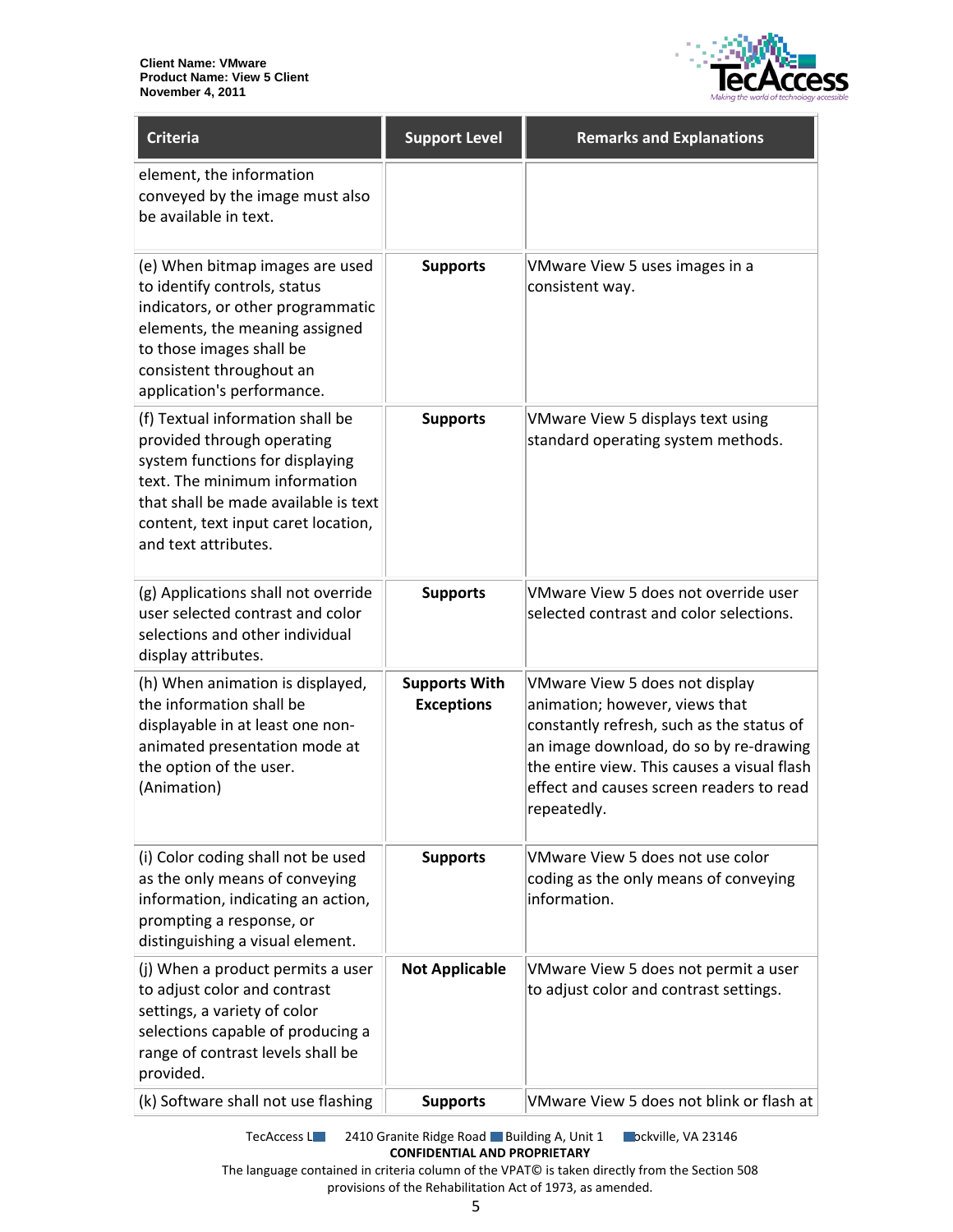

| <b>Criteria</b>                                                                                                                                                                                                                                                     | <b>Support Level</b> | <b>Remarks and Explanations</b>                                                       |
|---------------------------------------------------------------------------------------------------------------------------------------------------------------------------------------------------------------------------------------------------------------------|----------------------|---------------------------------------------------------------------------------------|
| or blinking text, objects, or other<br>elements having a flash or blink<br>frequency greater than 2 Hz and<br>lower than 55 Hz.                                                                                                                                     |                      | a frequency greater than 2 Hz and lower<br>than 55 Hz.                                |
| (I) When electronic forms are<br>used, the form shall allow people<br>using Assistive Technology to<br>access the information, field<br>elements, and functionality<br>required for completion and<br>submission of the form, including<br>all directions and cues. | <b>Supports</b>      | Forms in VMware View 5 are fully<br>accessible to users of assistive<br>technologies. |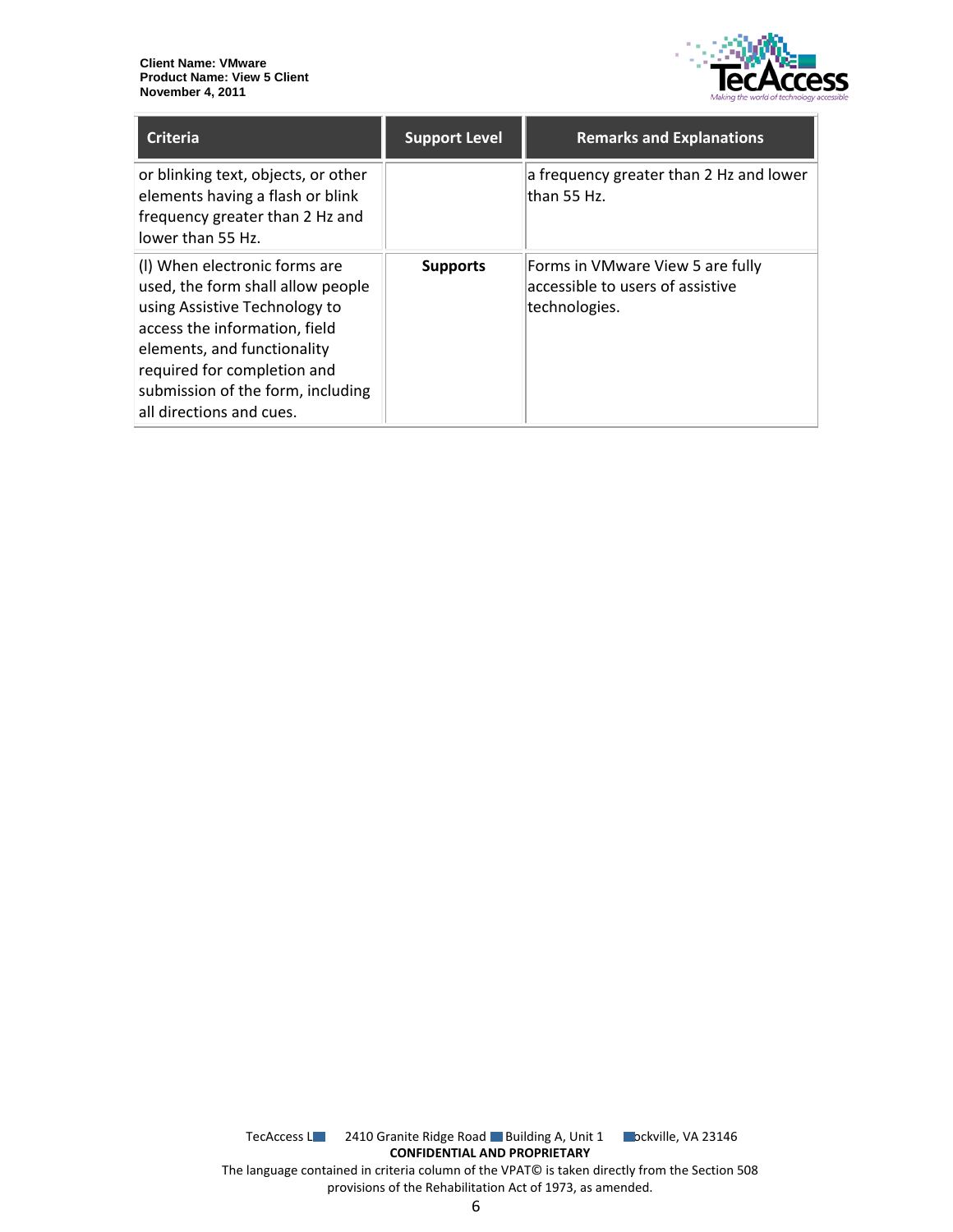

### <span id="page-6-0"></span>**§1194.31 Functional Performance Criteria**

| <b>Criteria</b>                                                                                                                                                                                                                                                                                                                     | <b>Support Level</b>                      | <b>Remarks and Explanations</b>                                                                                                                       |
|-------------------------------------------------------------------------------------------------------------------------------------------------------------------------------------------------------------------------------------------------------------------------------------------------------------------------------------|-------------------------------------------|-------------------------------------------------------------------------------------------------------------------------------------------------------|
| (a) At least one mode of operation<br>and information retrieval that does<br>not require user vision shall be<br>provided, or support for Assistive<br>Technology used by people who<br>are blind or visually impaired shall<br>be provided.                                                                                        | <b>Supports With</b><br><b>Exceptions</b> | VMware View 5 is mostly accessible;<br>however, the menu bar is not directly<br>accessible and link controls are not<br>properly identified as links. |
| (b) At least one mode of operation<br>and information retrieval that does<br>not require visual acuity greater<br>than 20/70 shall be provided in<br>audio and enlarged print output<br>working together or independently,<br>or support for Assistive Technology<br>used by people who are visually<br>impaired shall be provided. | <b>Supports</b>                           | VMware View 5 can be used by people<br>who are visually impaired and related<br>assistive technologies such as screen<br>magnification.               |
| (c) At least one mode of operation<br>and information retrieval that does<br>not require user hearing shall be<br>provided, or support for Assistive<br>Technology used by people who<br>are deaf or hard of hearing shall be<br>provided                                                                                           | <b>Supports</b>                           | Hearing is not required.                                                                                                                              |
| (d) Where audio information is<br>important for the use of a product,<br>at least one mode of operation and<br>information retrieval shall be<br>provided in an enhanced auditory<br>fashion, or support for assistive<br>hearing devices shall be provided.                                                                        | <b>Not Applicable</b>                     | Audio is not present.                                                                                                                                 |
| (e) At least one mode of operation<br>and information retrieval that does<br>not require user speech shall be<br>provided, or support for Assistive<br>Technology used by people with<br>disabilities shall be provided.                                                                                                            | <b>Supports</b>                           | User speech is not required.                                                                                                                          |
| (f) At least one mode of operation<br>and information retrieval that does<br>not require fine motor control or<br>simultaneous actions and that is<br>operable with limited reach and                                                                                                                                               | <b>Supports</b>                           | Fine motor control is not required to<br>use the application.                                                                                         |

TecAccess L**LC** 2410 Granite Ridge Road Building A, Unit 1 **Rockville, VA 23146 CONFIDENTIAL AND PROPRIETARY** The language contained in criteria column of the VPAT© is taken directly from the Section 508

provisions of the Rehabilitation Act of 1973, as amended.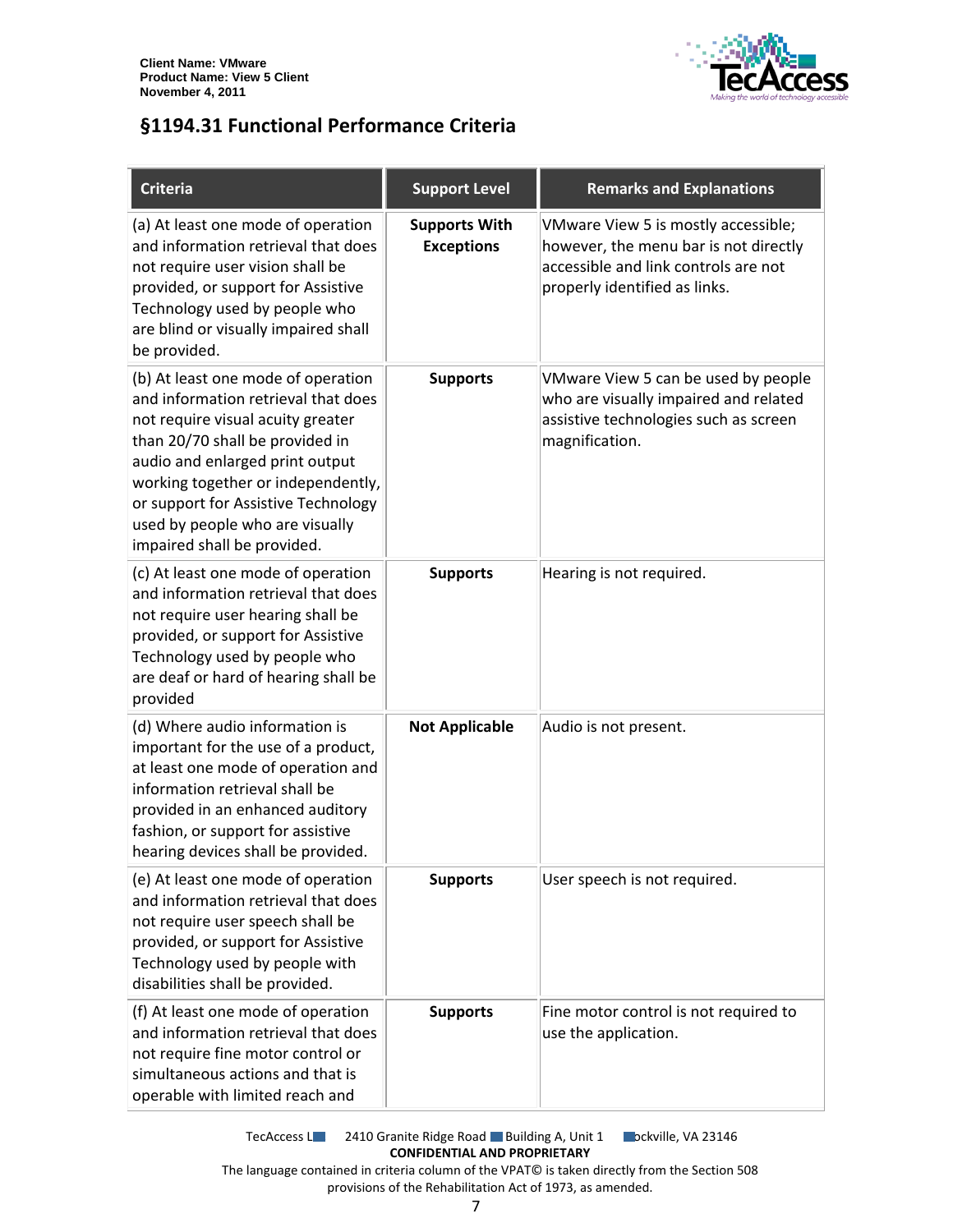

| Criteria                    | <b>Support Level</b> | <b>Remarks and Explanations</b> |
|-----------------------------|----------------------|---------------------------------|
| strength shall be provided. |                      |                                 |